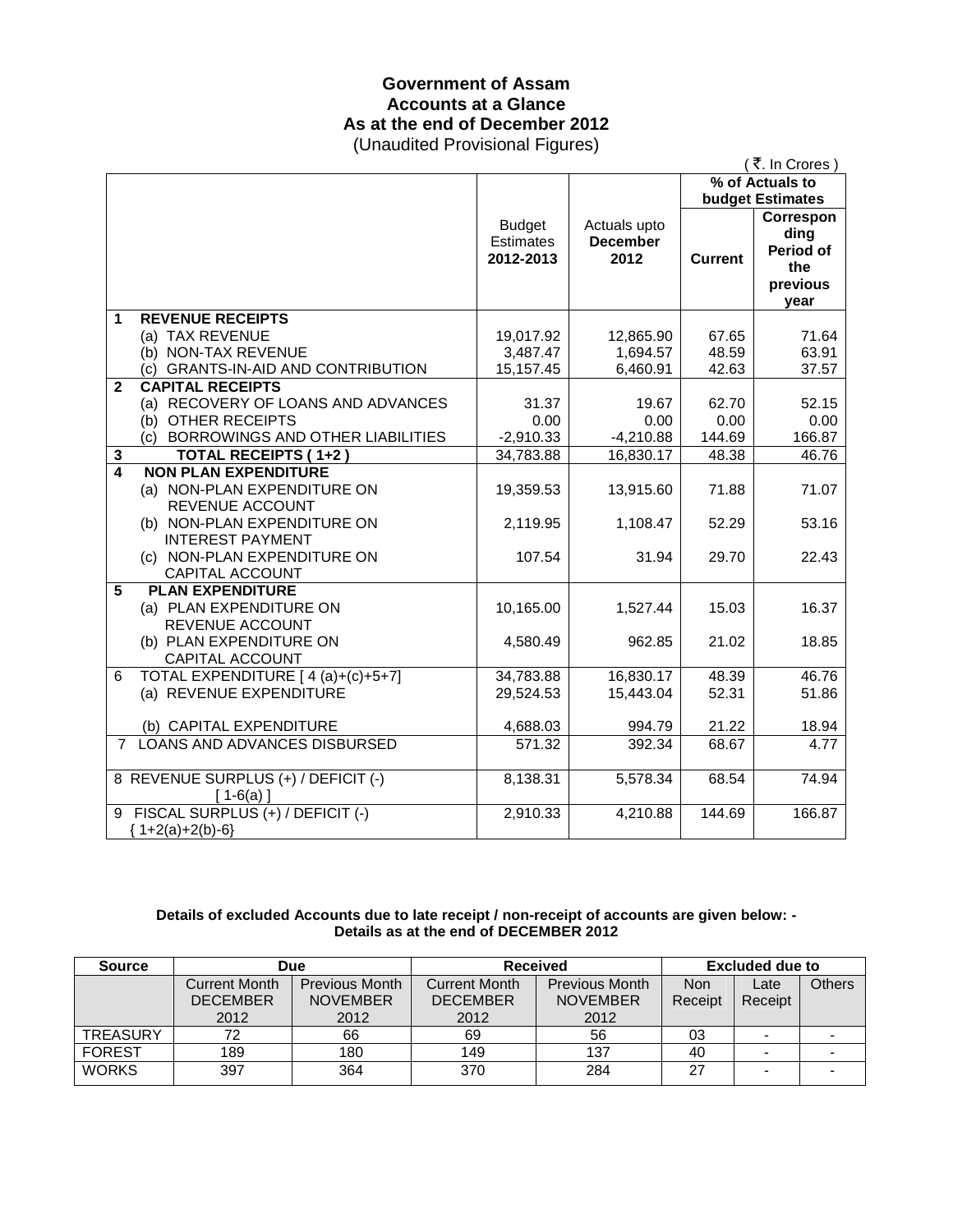### Monthly trend of **TAX REVENUE**  ( Refer to Item No. 1 (a) of Monthly Accounts at a Glance )

|                  |                |                    |                | ₹ In crores)       |
|------------------|----------------|--------------------|----------------|--------------------|
|                  |                | 2012-2013          |                | 2011-2012          |
| <b>Months</b>    | <b>MONTHLY</b> | <b>PROGRESSIVE</b> | <b>MONTHLY</b> | <b>PROGRESSIVE</b> |
| <b>APRIL</b>     | 1,464.89       | 1.464.89           | 1,250.91       | 1.250.91           |
| <b>MAY</b>       | 1,435.41       | 2,900.30           | 1,216.58       | 2,467.49           |
| <b>JUNE</b>      | 1,408.29       | 4,308.59           | 1,218.98       | 3,686.47           |
| <b>JULY</b>      | 1,398.99       | 5,707.58           | 1.227.88       | 4,914.35           |
| <b>AUGUST</b>    | 1.354.17       | 7,061.75           | 1,234.56       | 6,148.91           |
| <b>SEPTEMBER</b> | 1,429.16       | 8,490.91           | 1,306.21       | 7,455.12           |
| <b>OCTOBER</b>   | 1.418.44       | 9,909.35           | 1,308.29       | 8.763.41           |
| <b>NOVEMBER</b>  | 1,396.04       | 11,305.39          | 1,060.69       | 9,824.10           |
| <b>DECEMBER</b>  | 1,560.51       | 12,865.90          | 1,737.98       | 11,562.08          |
| <b>JANUARY</b>   |                |                    | 1,319.24       | 12,881.32          |
| <b>FEBRUARY</b>  |                |                    | 1,189.46       | 14,070.78          |
| <b>MARCH</b>     |                |                    | 2,826.88       | 16,897.66          |

**Note :** As the details of excluded accounts are not likely to be the same for the current and corresponding periods, the comparison will be indicative only. For details of excluded accounts, reference to Accounts at a Glance is invited.

## Monthly trend of **NON-TAX REVENUE**

( Refer to Item No. 1 (b) of Monthly Accounts at a Glance )

|                  |                |                    |                | ₹ In crores        |
|------------------|----------------|--------------------|----------------|--------------------|
| <b>Months</b>    |                | 2012-2013          |                | 2011-2012          |
|                  | <b>MONTHLY</b> | <b>PROGRESSIVE</b> | <b>MONTHLY</b> | <b>PROGRESSIVE</b> |
| <b>APRIL</b>     | 262.89         | 262.89             | 183.83         | 183.83             |
| <b>MAY</b>       | 68.08          | 330.97             | 196.20         | 380.03             |
| <b>JUNE</b>      | 151.68         | 482.65             | 150.07         | 530.10             |
| <b>JULY</b>      | 196.08         | 678.73             | 215.68         | 745.78             |
| <b>AUGUST</b>    | 140.40         | 819.13             | 263.72         | 1.009.50           |
| <b>SEPTEMBER</b> | 197.55         | 1,016.68           | 279.74         | 1,289.24           |
| <b>OCTOBER</b>   | 191.01         | 1,207.69           | 251.87         | 1,541.11           |
| <b>NOVEMBER</b>  | 287.08         | 1,494.77           | 134.42         | 1,675.53           |
| <b>DECEMBER</b>  | 199.80         | 1,694.57           | 450.18         | 2,125.71           |
| <b>JANUARY</b>   |                |                    | 280.53         | 2,406.24           |
| <b>FEBRUARY</b>  |                |                    | 73.10          | 2,479.34           |
| <b>MARCH</b>     |                |                    | 365.94         | 2,845.28           |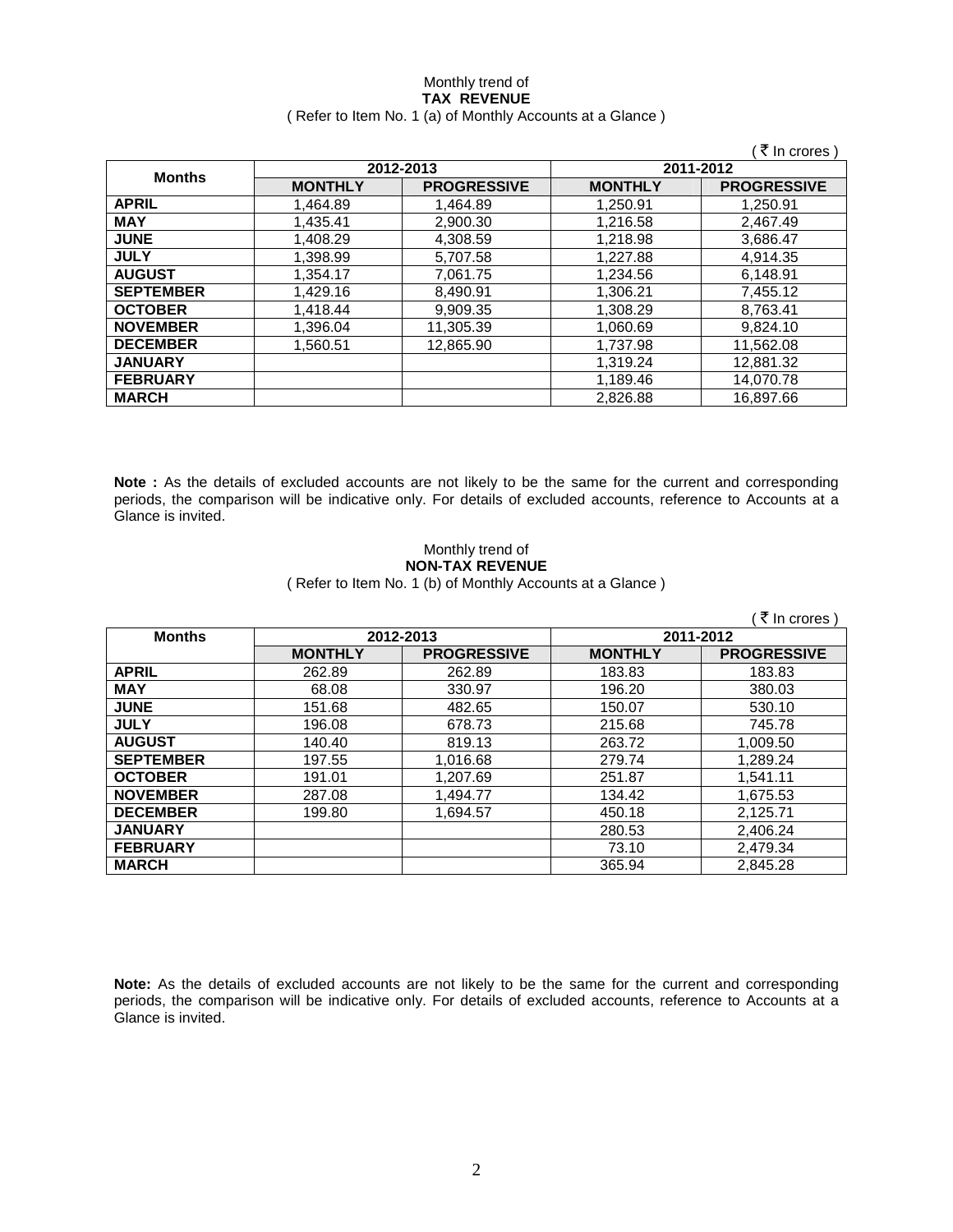## Monthly trend of **GRANTS-IN-AID AND CONTRIBUTION**

( Refer to Item No. 1 (c) of Monthly Accounts at a Glance )

|                  |                |                    |                | ₹ In crores)       |
|------------------|----------------|--------------------|----------------|--------------------|
| <b>Months</b>    |                | 2012-2013          |                | 2011-2012          |
|                  | <b>MONTHLY</b> | <b>PROGRESSIVE</b> | <b>MONTHLY</b> | <b>PROGRESSIVE</b> |
| <b>APRIL</b>     | 260.77         | 260.77             | 223.69         | 223.69             |
| <b>MAY</b>       | 814.85         | 1075.62            | 432.22         | 655.91             |
| <b>JUNE</b>      | 455.67         | 1,531.29           | 326.34         | 982.25             |
| <b>JULY</b>      | 835.97         | 2,367.26           | 553.96         | 1,536.21           |
| <b>AUGUST</b>    | 1,075.73       | 3,442.99           | 666.35         | 2,202.56           |
| <b>SEPTEMBER</b> | 910.99         | 4,353.98           | 789.64         | 2,992.20           |
| <b>OCTOBER</b>   | 593.97         | 4.947.95           | 620.07         | 3.612.27           |
| <b>NOVEMBER</b>  | 394.50         | 5,342.45           | 400.00         | 4.012.27           |
| <b>DECEMBER</b>  | 1,118.46       | 6,460.91           | 971.39         | 4,983.66           |
| <b>JANUARY</b>   |                |                    | 492.53         | 5,476.19           |
| <b>FEBRUARY</b>  |                |                    | 632.81         | 6,109.00           |
| <b>MARCH</b>     |                |                    | 1.287.72       | 7.396.72           |

**Note :** As the details of excluded accounts are not likely to be the same for the current and corresponding periods, the comparison will be indicative only. For details of excluded accounts, reference to Accounts at a Glance is invited.

### Monthly trend of **RECOVERY OF LOANS AND ADVANCES**  ( Refer to Item No. 2 (a) of Monthly Accounts at a Glance )

|                  |                |                    |                | ₹ In crores        |
|------------------|----------------|--------------------|----------------|--------------------|
| <b>Months</b>    | 2012-2013      |                    | 2011-2012      |                    |
|                  | <b>MONTHLY</b> | <b>PROGRESSIVE</b> | <b>MONTHLY</b> | <b>PROGRESSIVE</b> |
| <b>APRIL</b>     | 1.91           | 1.91               | 1.97           | 1.97               |
| <b>MAY</b>       | 1.66           | 3.57               | 1.90           | 3.87               |
| <b>JUNE</b>      | 2.24           | 5.81               | 2.14           | 6.01               |
| <b>JULY</b>      | 2.04           | 7.85               | 1.81           | 7.82               |
| <b>AUGUST</b>    | 1.90           | 9.75               | 2.69           | 10.51              |
| <b>SEPTEMBER</b> | 3.98           | 13.73              | 3.19           | 13.70              |
| <b>OCTOBER</b>   | 2.06           | 15.79              | 0.79           | 14.49              |
| <b>NOVEMBER</b>  | 1.26           | 17.05              | 2.07           | 16.56              |
| <b>DECEMBER</b>  | 2.62           | 19.67              | 2.34           | 18.90              |
| <b>JANUARY</b>   |                |                    | 2.01           | 20.91              |
| <b>FEBRUARY</b>  |                |                    | 1.41           | 22.32              |
| <b>MARCH</b>     |                |                    | 3.26           | 25.58              |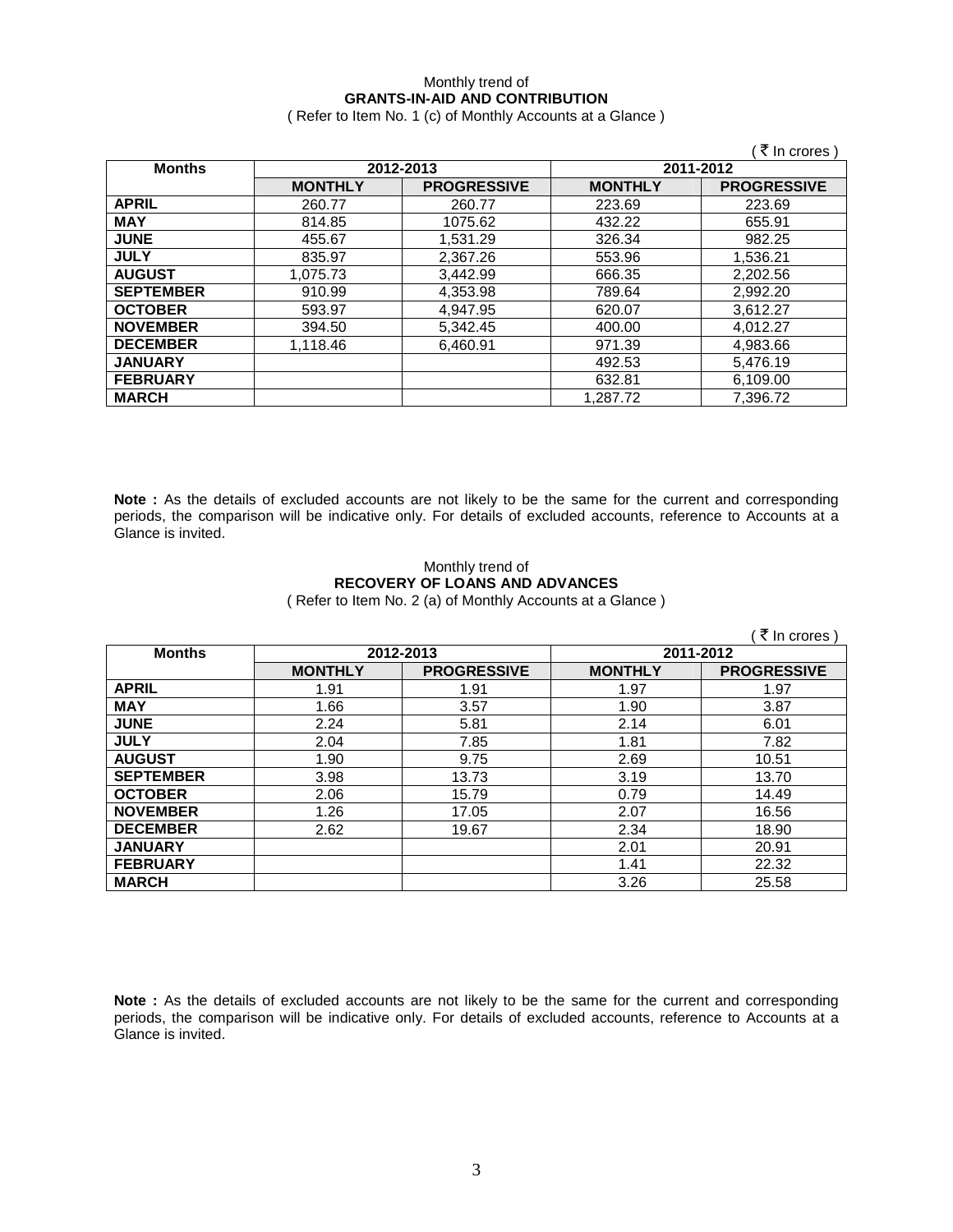### Monthly trend of **OTHER RECEIPTS**  ( Refer to Item No. 2 (b) of Monthly Accounts at a Glance )

|                  |                |                    |                | ₹ In crores )      |
|------------------|----------------|--------------------|----------------|--------------------|
| <b>Months</b>    |                | 2012-2013          | 2011-2012      |                    |
|                  | <b>MONTHLY</b> | <b>PROGRESSIVE</b> | <b>MONTHLY</b> | <b>PROGRESSIVE</b> |
| <b>APRIL</b>     | 0.00           | 0.00               | 0.00           | 0.00               |
| <b>MAY</b>       | 0.00           | 0.00               | 0.00           | 0.00               |
| <b>JUNE</b>      | 0.00           | 0.00               | 0.00           | 0.00               |
| <b>JULY</b>      | 0.00           | 0.00               | 0.00           | 0.00               |
| <b>AUGUST</b>    | 0.00           | 0.00               | 0.00           | 0.00               |
| <b>SEPTEMBER</b> | 0.00           | 0.00               | 0.00           | 0.00               |
| <b>OCTOBER</b>   | 0.00           | 0.00               | 0.00           | 0.00               |
| <b>NOVEMBER</b>  | 0.00           | 0.00               | 0.00           | 0.00               |
| <b>DECEMBER</b>  | 0.00           | 0.00               | 0.00           | 0.00               |
| <b>JANUARY</b>   |                |                    | 0.00           | 0.00               |
| <b>FEBRUARY</b>  |                |                    | 0.00           | 0.00               |
| <b>MARCH</b>     |                |                    | 0.00           | 0.00               |

**Note :** As the details of excluded accounts are not likely to be the same for the current and corresponding periods, the comparison will be indicative only. For details of excluded accounts, reference to Accounts at a Glance is invited.

### Monthly trend of **BORROWINGS AND OTHER LIABILITIES**  ( Refer to Item No. 2 (c) of Monthly Accounts at a Glance )

|                  |                |                    |                | ₹ In crores)       |
|------------------|----------------|--------------------|----------------|--------------------|
| <b>Months</b>    | 2012-2013      |                    | 2011-2012      |                    |
|                  | <b>MONTHLY</b> | <b>PROGRESSIVE</b> | <b>MONTHLY</b> | <b>PROGRESSIVE</b> |
| <b>APRIL</b>     | -822.62        | $-822.62$          | -682.58        | $-682.58$          |
| <b>MAY</b>       | $-1,439.63$    | $-2,262.25$        | $-880.10$      | $-1,562.68$        |
| <b>JUNE</b>      | 160.62         | $-2,101.63$        | $-319.46$      | $-1.882.14$        |
| <b>JULY</b>      | $-1,000.15$    | $-3.101.78$        | $-693.88$      | $-2,576.02$        |
| <b>AUGUST</b>    | $-649.55$      | $-3.751.33$        | -475.59        | $-3.051.61$        |
| <b>SEPTEMBER</b> | 152.10         | $-3.599.23$        | $-21.60$       | $-3.073.21$        |
| <b>OCTOBER</b>   | 64.15          | $-3,535.08$        | -939.21        | $-4.012.42$        |
| <b>NOVEMBER</b>  | $-593.72$      | $-4,128.80$        | 503.01         | $-3,509.41$        |
| <b>DECEMBER</b>  | $-82.08$       | $-4,210.88$        | $-1,170.61$    | $-4,680.02$        |
| <b>JANUARY</b>   |                |                    | 433.96         | $-4,246.06$        |
| <b>FEBRUARY</b>  |                |                    | $-214.15$      | $-4,460.21$        |
| <b>MARCH</b>     |                |                    | 5.462.24       | 1,002.03           |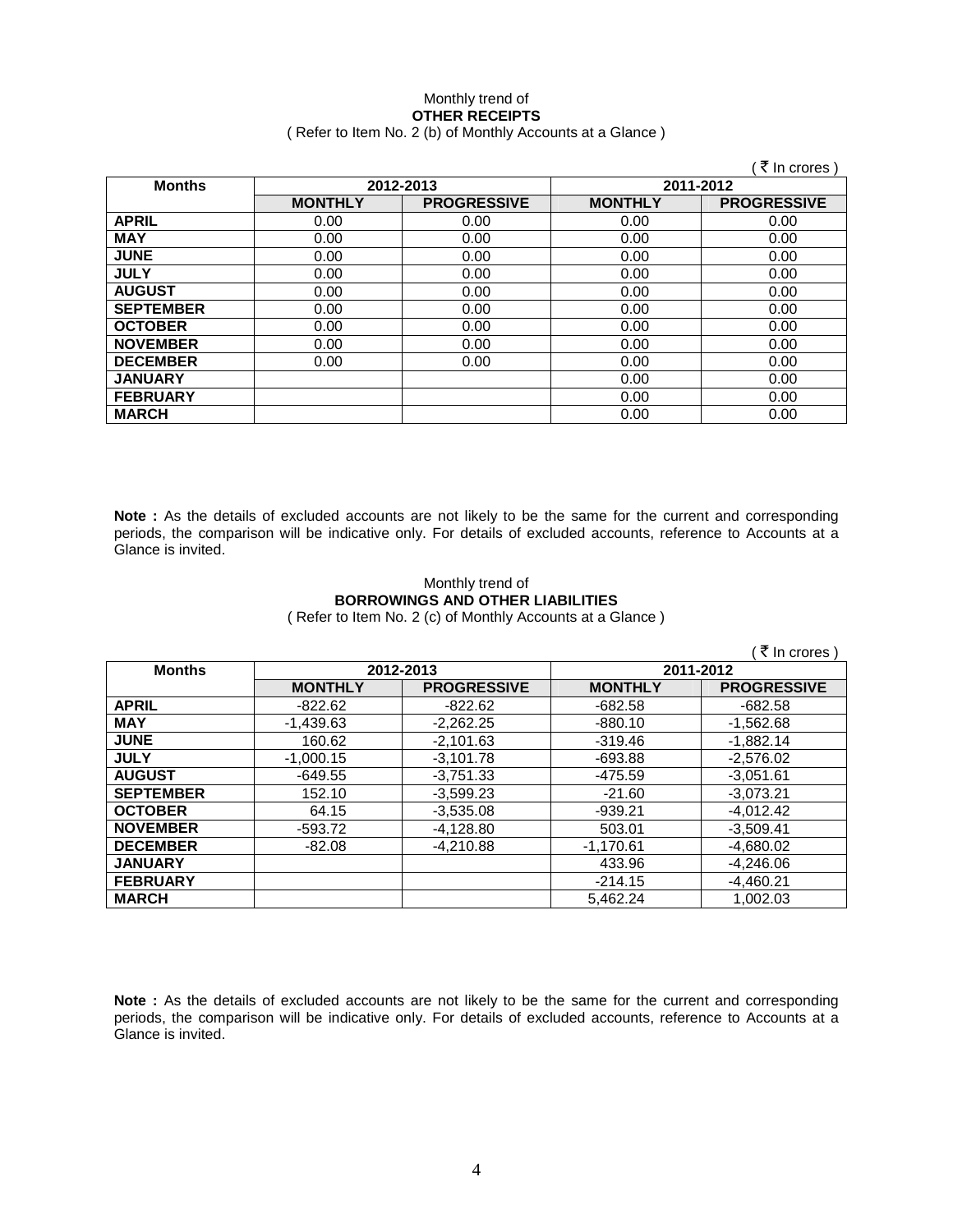### Monthly trend of **TOTAL RECEIPTS**  ( Refer to Item No. 3 of Monthly Accounts at a Glance )

|                  |                |                    |                | (₹ In crores)      |
|------------------|----------------|--------------------|----------------|--------------------|
| <b>Months</b>    |                | 2012-2013          |                | 2011-2012          |
|                  | <b>MONTHLY</b> | <b>PROGRESSIVE</b> | <b>MONTHLY</b> | <b>PROGRESSIVE</b> |
| <b>APRIL</b>     | 1.167.84       | 1.167.84           | 977.82         | 977.82             |
| <b>MAY</b>       | 880.37         | 2,048.21           | 966.80         | 1,944.62           |
| <b>JUNE</b>      | 2,178.50       | 4,226.71           | 1,378.07       | 3,322.69           |
| <b>JULY</b>      | 1,432.93       | 5,659.64           | 1,305.44       | 4,628.13           |
| <b>AUGUST</b>    | 1.922.65       | 7.582.29           | 1.691.73       | 6,319.86           |
| <b>SEPTEMBER</b> | 2,693.78       | 10,276.07          | 2,357.18       | 8,677.04           |
| <b>OCTOBER</b>   | 2,269.63       | 12,545.70          | 1.241.81       | 9,918.85           |
| <b>NOVEMBER</b>  | 1,485.16       | 14,030.86          | 2,100.19       | 12.019.04          |
| <b>DECEMBER</b>  | 2.799.31       | 16.830.17          | 1.991.28       | 14.010.32          |
| <b>JANUARY</b>   |                |                    | 2.528.25       | 16,538.57          |
| <b>FEBRUARY</b>  |                |                    | 1,682.63       | 18,221.20          |
| <b>MARCH</b>     |                |                    | 9.946.06       | 28.167.26          |

**Note** : As the details of excluded accounts are not likely to be the same for the current and corresponding periods, the comparison will be indicative only. For details of excluded accounts, reference to Accounts at a Glance is invited.

### Monthly trend of **NON-PLAN EXPENDITURE ON REVENUE ACCOUNT**  ( Refer to Item No. 4 (a) of Monthly Accounts at a Glance )

| ₹ In crores )    |                |                    |                |                    |  |
|------------------|----------------|--------------------|----------------|--------------------|--|
| <b>Months</b>    | 2012-2013      |                    | 2011-2012      |                    |  |
|                  | <b>MONTHLY</b> | <b>PROGRESSIVE</b> | <b>MONTHLY</b> | <b>PROGRESSIVE</b> |  |
| <b>APRIL</b>     | 1,104.08       | 1,104.08           | 956.23         | 956.23             |  |
| <b>MAY</b>       | 815.36         | 1.919.44           | 898.30         | 1.854.53           |  |
| <b>JUNE</b>      | 1.902.68       | 3.822.12           | 1,236.62       | 3,091.15           |  |
| <b>JULY</b>      | 1.259.86       | 5.081.98           | 1.079.16       | 4.170.31           |  |
| <b>AUGUST</b>    | 1,748.36       | 6,830.34           | 1.570.89       | 5.741.20           |  |
| <b>SEPTEMBER</b> | 1,951.77       | 8,782.11           | 2,048.85       | 7,790.05           |  |
| <b>OCTOBER</b>   | 1.792.16       | 10,574.27          | 836.95         | 8,627.00           |  |
| <b>NOVEMBER</b>  | 1,294.61       | 11,868.88          | 1,525.45       | 10,152.45          |  |
| <b>DECEMBER</b>  | 2.046.72       | 13,915.60          | 1,546.78       | 11,699.23          |  |
| <b>JANUARY</b>   |                |                    | 1,644.67       | 13,343.90          |  |
| <b>FEBRUARY</b>  |                |                    | 1,309.97       | 14,653.87          |  |
| <b>MARCH</b>     |                |                    | 4.738.40       | 19.392.27          |  |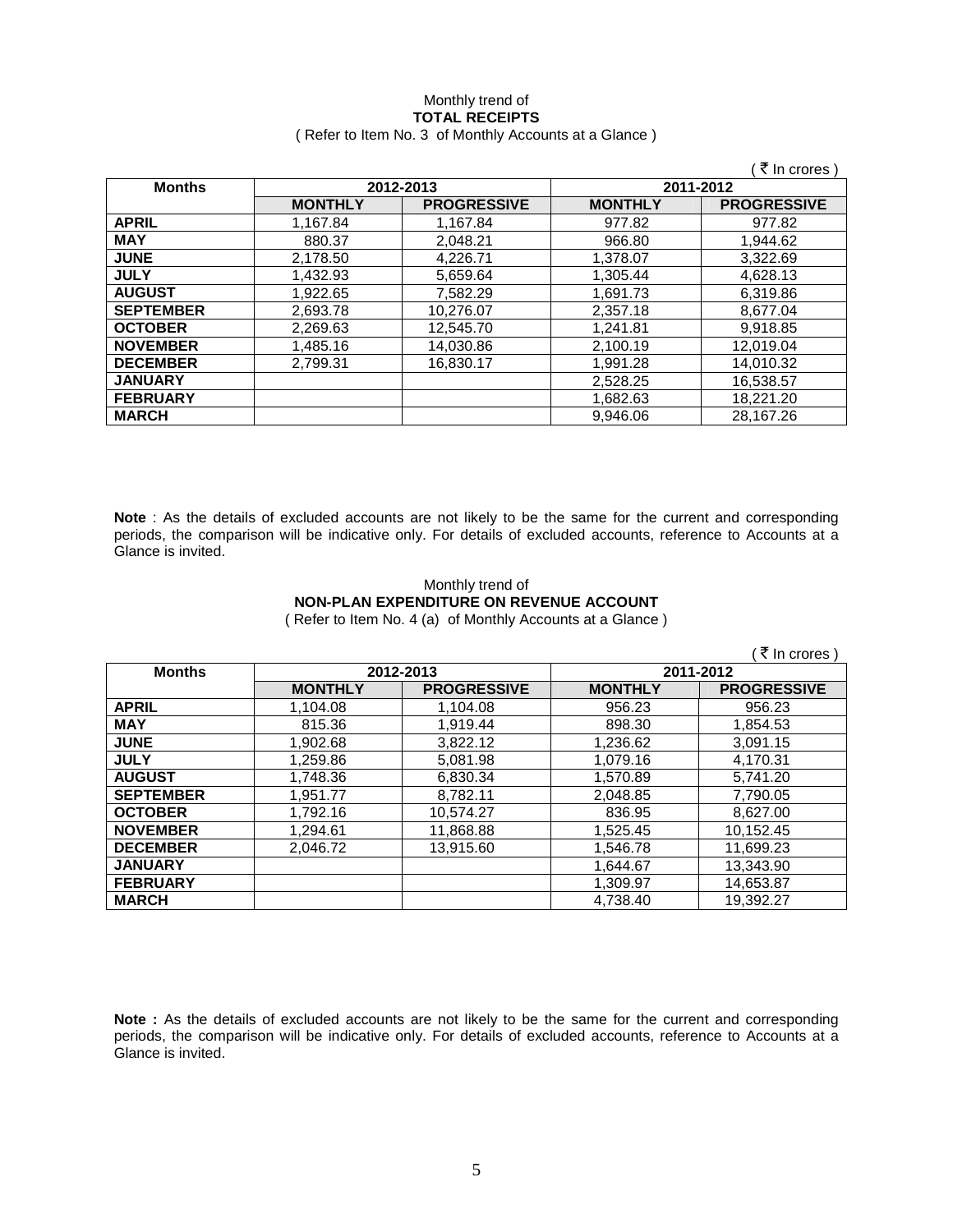# Monthly trend of **NON-PLAN EXPENDITURE ON INTEREST PAYMENT**

( Refer to Item No. 4 (b) of Monthly Accounts at a Glance )

|                  |                |                    |                | ₹ In crores )      |
|------------------|----------------|--------------------|----------------|--------------------|
| <b>Months</b>    |                | 2012-2013          | 2011-2012      |                    |
|                  | <b>MONTHLY</b> | <b>PROGRESSIVE</b> | <b>MONTHLY</b> | <b>PROGRESSIVE</b> |
| <b>APRIL</b>     | 89.75          | 89.75              | 100.56         | 100.56             |
| <b>MAY</b>       | 58.28          | 148.03             | 56.87          | 157.43             |
| <b>JUNE</b>      | 159.85         | 307.88             | 143.93         | 301.36             |
| <b>JULY</b>      | 75.03          | 382.91             | 70.07          | 371.43             |
| <b>AUGUST</b>    | 200.64         | 583.55             | 223.39         | 594.82             |
| <b>SEPTEMBER</b> | 252.14         | 835.69             | 237.54         | 832.36             |
| <b>OCTOBER</b>   | 68.94          | 904.63             | 69.54          | 901.90             |
| <b>NOVEMBER</b>  | 93.77          | 998.40             | 119.33         | 1,021.23           |
| <b>DECEMBER</b>  | 110.07         | 1,108.47           | 94.53          | 1,115.76           |
| <b>JANUARY</b>   |                |                    | 98.95          | 1.214.71           |
| <b>FEBRUARY</b>  |                |                    | 205.06         | 1,419.77           |
| <b>MARCH</b>     |                |                    | 290.79         | 1,710.56           |

**Note :** As the details of excluded accounts are not likely to be the same for the current and corresponding periods, the comparison will be indicative only. For details of excluded accounts, reference to Accounts at a Glance is invited.

## Monthly trend of **NON-PLAN EXPENDITURE ON CAPITAL ACCOUNT**

( Refer to Item No. 4 (c) of Monthly Accounts at a Glance )

|                  |                |                    |                | ₹ In crores)       |
|------------------|----------------|--------------------|----------------|--------------------|
| <b>Months</b>    |                | 2012-2013          | 2011-2012      |                    |
|                  | <b>MONTHLY</b> | <b>PROGRESSIVE</b> | <b>MONTHLY</b> | <b>PROGRESSIVE</b> |
| <b>APRIL</b>     | 0.00           | 0.00               | 0.00           | 0.00               |
| <b>MAY</b>       | 0.63           | 0.63               | 0.52           | 0.52               |
| <b>JUNE</b>      | 9.78           | 10.41              | 7.42           | 7.94               |
| <b>JULY</b>      | 5.59           | 16.00              | 4.50           | 12.44              |
| <b>AUGUST</b>    | 7.17           | 23.17              | 0.80           | 13.24              |
| <b>SEPTEMBER</b> | 1.49           | 24.66              | 4.04           | 17.28              |
| <b>OCTOBER</b>   | 1.41           | 26.07              | 4.70           | 21.98              |
| <b>NOVEMBER</b>  | 3.26           | 29.33              | 0.56           | 22.54              |
| <b>DECEMBER</b>  | 2.61           | 31.94              | 0.72           | 23.26              |
| <b>JANUARY</b>   |                |                    | 1.53           | 24.79              |
| <b>FEBRUARY</b>  |                |                    | 7.60           | 32.39              |
| <b>MARCH</b>     |                |                    | 42.29          | 74.68              |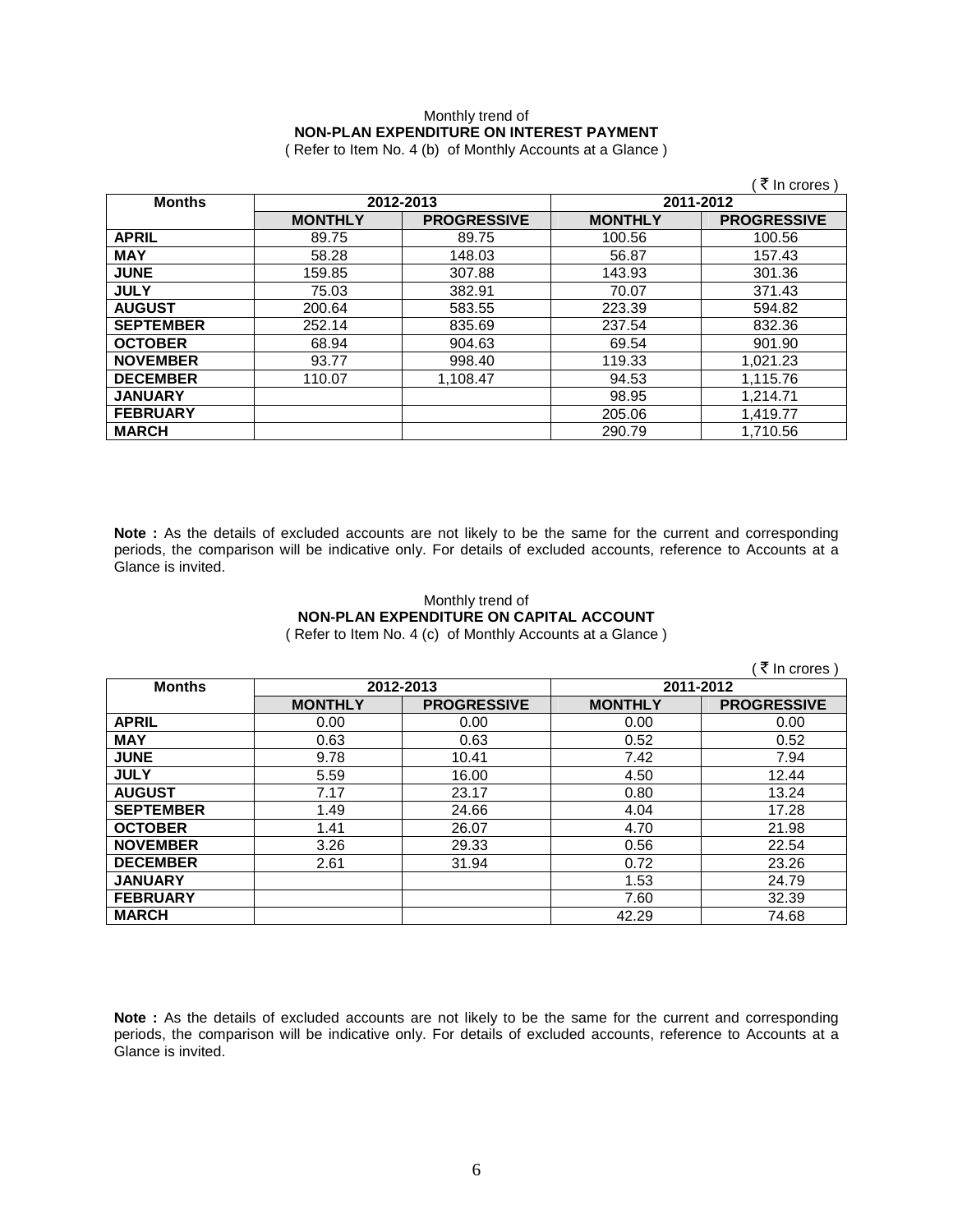## Monthly trend of **PLAN EXPENDITURE ON REVENUE ACCOUNT**

( Refer to Item No. 5 (a) of Monthly Accounts at a Glance )

|                  |                |                        |                | ₹ In crores )      |
|------------------|----------------|------------------------|----------------|--------------------|
| <b>Months</b>    |                | 2012-2013<br>2011-2012 |                |                    |
|                  | <b>MONTHLY</b> | <b>PROGRESSIVE</b>     | <b>MONTHLY</b> | <b>PROGRESSIVE</b> |
| <b>APRIL</b>     | 59.78          | 59.78                  | 21.34          | 21.34              |
| <b>MAY</b>       | 29.35          | 89.13                  | 23.47          | 44.81              |
| <b>JUNE</b>      | 185.43         | 274.56                 | 44.92          | 89.73              |
| <b>JULY</b>      | 73.65          | 348.21                 | 162.59         | 252.32             |
| <b>AUGUST</b>    | 98.51          | 446.72                 | 80.62          | 332.94             |
| <b>SEPTEMBER</b> | 275.34         | 722.06                 | 207.54         | 540.48             |
| <b>OCTOBER</b>   | 293.81         | 1,015.87               | 224.12         | 764.60             |
| <b>NOVEMBER</b>  | 104.25         | 1,120.12               | 458.90         | 1,223.50           |
| <b>DECEMBER</b>  | 407.32         | 1,527.44               | 236.10         | 1,459.60           |
| <b>JANUARY</b>   |                |                        | 678.32         | 2,137.92           |
| <b>FEBRUARY</b>  |                |                        | 254.85         | 2,392.77           |
| <b>MARCH</b>     |                |                        | 3.867.58       | 6,260.35           |

**Note** : As the details of excluded accounts are not likely to be the same for the current and corresponding periods, the comparison will be indicative only. For details of excluded accounts, reference to Accounts at a Glance is invited.

### Monthly trend of **PLAN EXPENDITURE ON CAPITAL ACCOUNT**  ( Refer to Item No. 5 (b) of Monthly Accounts at a Glance )

|                  |                |                    |                | ₹ In crores)       |
|------------------|----------------|--------------------|----------------|--------------------|
| <b>Months</b>    | 2012-2013      |                    | 2011-2012      |                    |
|                  | <b>MONTHLY</b> | <b>PROGRESSIVE</b> | <b>MONTHLY</b> | <b>PROGRESSIVE</b> |
| <b>APRIL</b>     | 3.97           | 3.97               | 0.24           | 0.24               |
| <b>MAY</b>       | 34.87          | 38.84              | 44.52          | 44.76              |
| <b>JUNE</b>      | 79.90          | 118.74             | 89.11          | 133.87             |
| <b>JULY</b>      | 93.83          | 212.57             | 59.19          | 193.06             |
| <b>AUGUST</b>    | 68.59          | 281.16             | 39.41          | 232.47             |
| <b>SEPTEMBER</b> | 118.32         | 399.48             | 93.52          | 325.99             |
| <b>OCTOBER</b>   | 178.72         | 578.20             | 176.05         | 502.04             |
| <b>NOVEMBER</b>  | 83.04          | 661.24             | 114.84         | 616.88             |
| <b>DECEMBER</b>  | 301.61         | 962.85             | 205.59         | 822.47             |
| <b>JANUARY</b>   |                |                    | 203.73         | 1,026.20           |
| <b>FEBRUARY</b>  |                |                    | 109.60         | 1,135.81           |
| <b>MARCH</b>     |                |                    | 1.216.10       | 2.351.90           |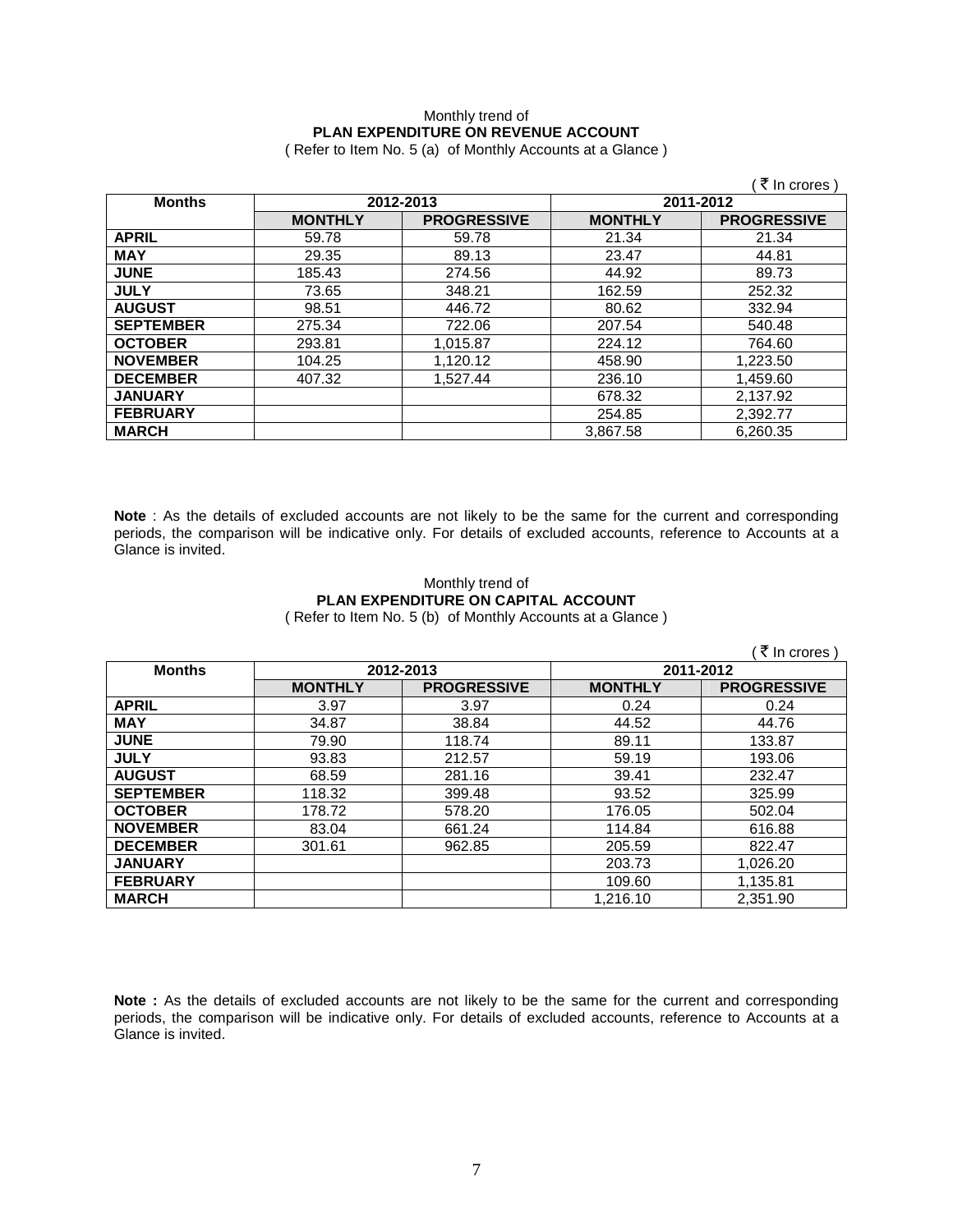### Monthly trend of **TOTAL EXPENDITURE**  ( Refer to Item No. 6 of Monthly Accounts at a Glance )

|                  |                |                    |                | ₹ In crores)       |
|------------------|----------------|--------------------|----------------|--------------------|
| <b>Months</b>    | 2012-2013      |                    | 2011-2012      |                    |
|                  | <b>MONTHLY</b> | <b>PROGRESSIVE</b> | <b>MONTHLY</b> | <b>PROGRESSIVE</b> |
| <b>APRIL</b>     | 1,167.82       | 1.167.82           | 977.82         | 977.82             |
| <b>MAY</b>       | 880.37         | 2,048.19           | 966.80         | 1,944.62           |
| <b>JUNE</b>      | 2,178.48       | 4,226.67           | 1,378.09       | 3.322.71           |
| <b>JULY</b>      | 1,432.94       | 5,659.61           | 1,305.45       | 4,628.16           |
| <b>AUGUST</b>    | 1,922.68       | 7,582.29           | 1,691.73       | 6,319.89           |
| <b>SEPTEMBER</b> | 2,693.78       | 10,276.07          | 2,357.16       | 8.677.05           |
| <b>OCTOBER</b>   | 2,269.63       | 12,545.70          | 1,241.84       | 9,918.89           |
| <b>NOVEMBER</b>  | 1,485.17       | 14,030.86          | 2,100.18       | 12,019.07          |
| <b>DECEMBER</b>  | 2.799.31       | 16,830.17          | 1.991.29       | 14.010.36          |
| <b>JANUARY</b>   |                |                    | 2.528.25       | 16.538.61          |
| <b>FEBRUARY</b>  |                |                    | 1,682.63       | 18,221.24          |
| <b>MARCH</b>     |                |                    | 9.946.05       | 28.167.29          |

**Note :** As the details of excluded accounts are not likely to be the same for the current and corresponding periods, the comparison will be indicative only. For details of excluded accounts, reference to Accounts at a Glance is invited.

### Monthly trend of **REVENUE EXPENDITURE**

( Refer to Item No. 6 (a) of Monthly Accounts at a Glance )

|                  |                |                    |                | ₹ In crores \      |
|------------------|----------------|--------------------|----------------|--------------------|
|                  | 2012-2013      |                    | 2011-2012      |                    |
| <b>Months</b>    | <b>MONTHLY</b> | <b>PROGRESSIVE</b> | <b>MONTHLY</b> | <b>PROGRESSIVE</b> |
| <b>APRIL</b>     | 1,163.85       | 1,163.85           | 977.57         | 977.57             |
| <b>MAY</b>       | 844.70         | 2,008.55           | 921.76         | 1,899.33           |
| <b>JUNE</b>      | 2,088.08       | 4,096.63           | 1,281.54       | 3,180.87           |
| <b>JULY</b>      | 1,333.50       | 5.430.13           | 1,241.75       | 4.422.62           |
| <b>AUGUST</b>    | 1.846.93       | 7.277.06           | 1.651.52       | 6.074.14           |
| <b>SEPTEMBER</b> | 2.227.11       | 9.504.17           | 2.256.39       | 8.330.53           |
| <b>OCTOBER</b>   | 2.085.97       | 11.590.14          | 1.061.08       | 9.391.61           |
| <b>NOVEMBER</b>  | 1,398.86       | 12,989.00          | 1,984.35       | 11,375.96          |
| <b>DECEMBER</b>  | 2.454.04       | 15.443.04          | 1.782.88       | 13.158.84          |
| <b>JANUARY</b>   |                |                    | 2.322.99       | 15,481.83          |
| <b>FEBRUARY</b>  |                |                    | 1,564.80       | 17,046.63          |
| <b>MARCH</b>     |                |                    | 8.605.97       | 25.652.60          |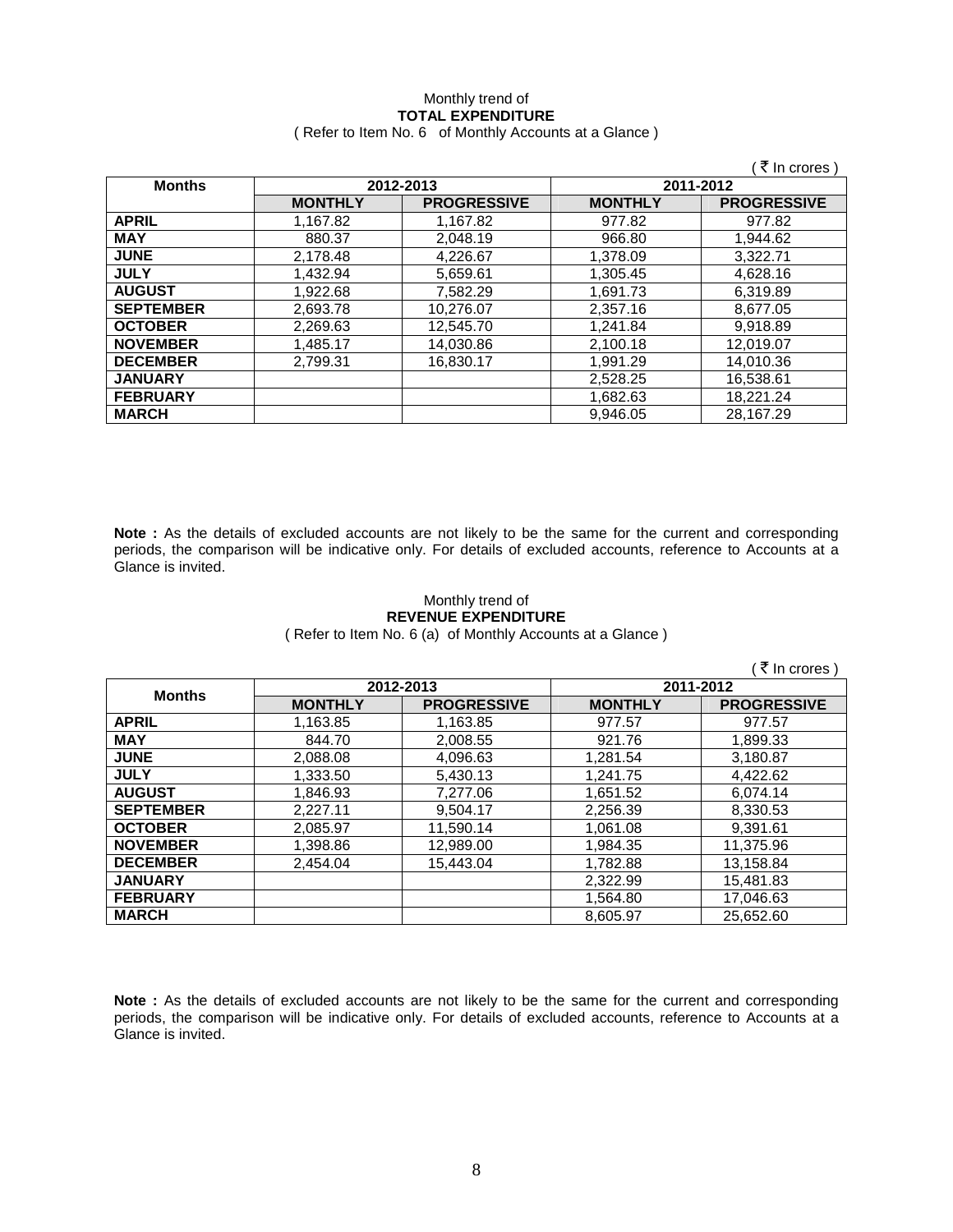### Monthly trend of **CAPITAL EXPENDITURE**  ( Refer to Item No. 6 (b) of Monthly Accounts at a Glance )

|                  |                |                    |                | ₹ In crores )      |
|------------------|----------------|--------------------|----------------|--------------------|
| <b>Months</b>    | 2012-2013      |                    | 2011-2012      |                    |
|                  | <b>MONTHLY</b> | <b>PROGRESSIVE</b> | <b>MONTHLY</b> | <b>PROGRESSIVE</b> |
| <b>APRIL</b>     | 3.97           | 3.97               | 0.24           | 0.24               |
| <b>MAY</b>       | 35.51          | 39.48              | 45.03          | 45.27              |
| <b>JUNE</b>      | 89.68          | 129.16             | 96.53          | 141.80             |
| <b>JULY</b>      | 99.42          | 228.58             | 63.69          | 205.49             |
| <b>AUGUST</b>    | 75.75          | 304.33             | 40.21          | 245.70             |
| <b>SEPTEMBER</b> | 119.81         | 424.14             | 97.55          | 343.25             |
| <b>OCTOBER</b>   | 180.12         | 604.26             | 180.75         | 524.00             |
| <b>NOVEMBER</b>  | 86.31          | 690.57             | 115.41         | 639.41             |
| <b>DECEMBER</b>  | 304.22         | 994.79             | 206.31         | 845.72             |
| <b>JANUARY</b>   |                |                    | 205.26         | 1,050.98           |
| <b>FEBRUARY</b>  |                |                    | 117.21         | 1,168.19           |
| <b>MARCH</b>     |                |                    | 1,258.40       | 2.426.59           |

**Note :** As the details of excluded accounts are not likely to be the same for the current and corresponding periods, the comparison will be indicative only. For details of excluded accounts, reference to Accounts at a Glance is invited.

## Monthly trend of **LOANS AND ADVANCES DISBURSED**

( Refer to Item No. 7 of Monthly Accounts at a Glance )

|                  |                |                    |                | ₹ In crores )      |
|------------------|----------------|--------------------|----------------|--------------------|
| <b>Months</b>    | 2012-2013      |                    | 2011-2012      |                    |
|                  | <b>MONTHLY</b> | <b>PROGRESSIVE</b> | <b>MONTHLY</b> | <b>PROGRESSIVE</b> |
| <b>APRIL</b>     | 0.00           | 0.00               | 0.01           | 0.01               |
| <b>MAY</b>       | 0.16           | 0.16               | 0.01           | 0.02               |
| <b>JUNE</b>      | 0.72           | 0.88               | 0.02           | 0.04               |
| <b>JULY</b>      | 0.02           | 0.90               | 0.01           | 0.05               |
| <b>AUGUST</b>    | 0.00           | 0.90               | 0.00           | 0.05               |
| <b>SEPTEMBER</b> | 346.86         | 347.76             | 3.22           | 3.27               |
| <b>OCTOBER</b>   | 3.53           | 351.29             | 0.01           | 3.28               |
| <b>NOVEMBER</b>  | 0.00           | 351.29             | 0.42           | 3.70               |
| <b>DECEMBER</b>  | 41.05          | 392.34             | 2.10           | 5.80               |
| <b>JANUARY</b>   |                |                    | 0.00           | 5.80               |
| <b>FEBRUARY</b>  |                |                    | 0.60           | 6.40               |
| <b>MARCH</b>     |                |                    | 81.68          | 88.08              |